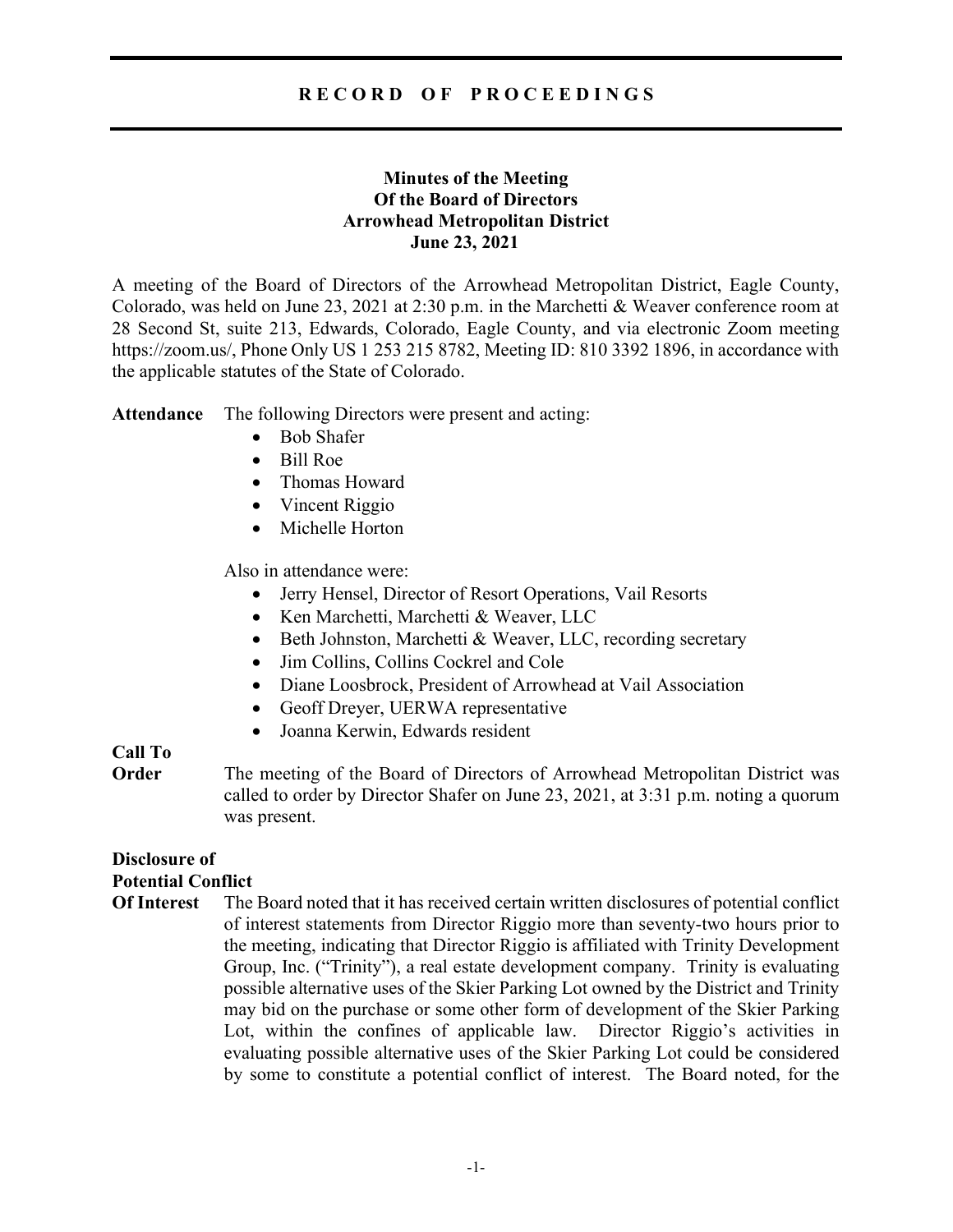## RECORD OF PROCEEDINGS

#### Arrowhead Metropolitan District Board of Directors June 23, 2021 Meeting Minutes

record, that this disclosure is restated at this time with the intent of fully complying with laws pertaining to potential conflicts of interest.

### **Consideration**

- Of Agenda Director Shafer added Summer Transportation discussion to the Operations update and moved the Executive Session to the end of the meeting.
- Minutes The Board reviewed the minutes included in the Board packet. Ms. Johnston pointed out the revisions requested. Following discussion, and by motion duly made and seconded, it was unanimously

 RESOLVED to approve the minutes of the meeting of May 26, 2021 with the revisions presented.

#### **Accounts**

Payable Ms. Johnston confirmed that an updated accounts payable list was emailed to the Board prior to the meeting. The Board reviewed the updated Accounts Payable list which includes final payment on the Cresta Road overlay project. Following discussion and by motion duly made and seconded, it was unanimously

RESOLVED to approve the updated Accounts Payable list as presented.

Action List The Board reviewed the action list in the packet. There was discussion on the Bond refunding with Mr. Marchetti giving an overview of the 2019 bond refunding and the anticipated process for 2021. The Board requested that Director Horton work with Management on the refunding. Mr. Marchetti reported that Arrowhead addresses have been isolated from the Eagle County permit data and discussion continued on how best to present the information.

# UERWA

Update Mr. Dreyer reviewed the following for UERWA:

- The Emergency disaster declarations have been terminated and late fees have been reinstated.
- Wolford Mountain Reservoirs levels would be lowered to allow for repairs to the dam. There was continued discussion on the reservoir draw down and backup water supplies.
- ERWSD received the Vail Valley Partnership Best Place to Work award.
- All users should be in usage tiers 1 to 3 and any water usage in tiers 4 and 5 is considered to be excessive usage.
- The water rights report is being updated.
- There would be more information on how the Authority would navigate combining with the ERWSD and on Bolt's Lake after the next meeting.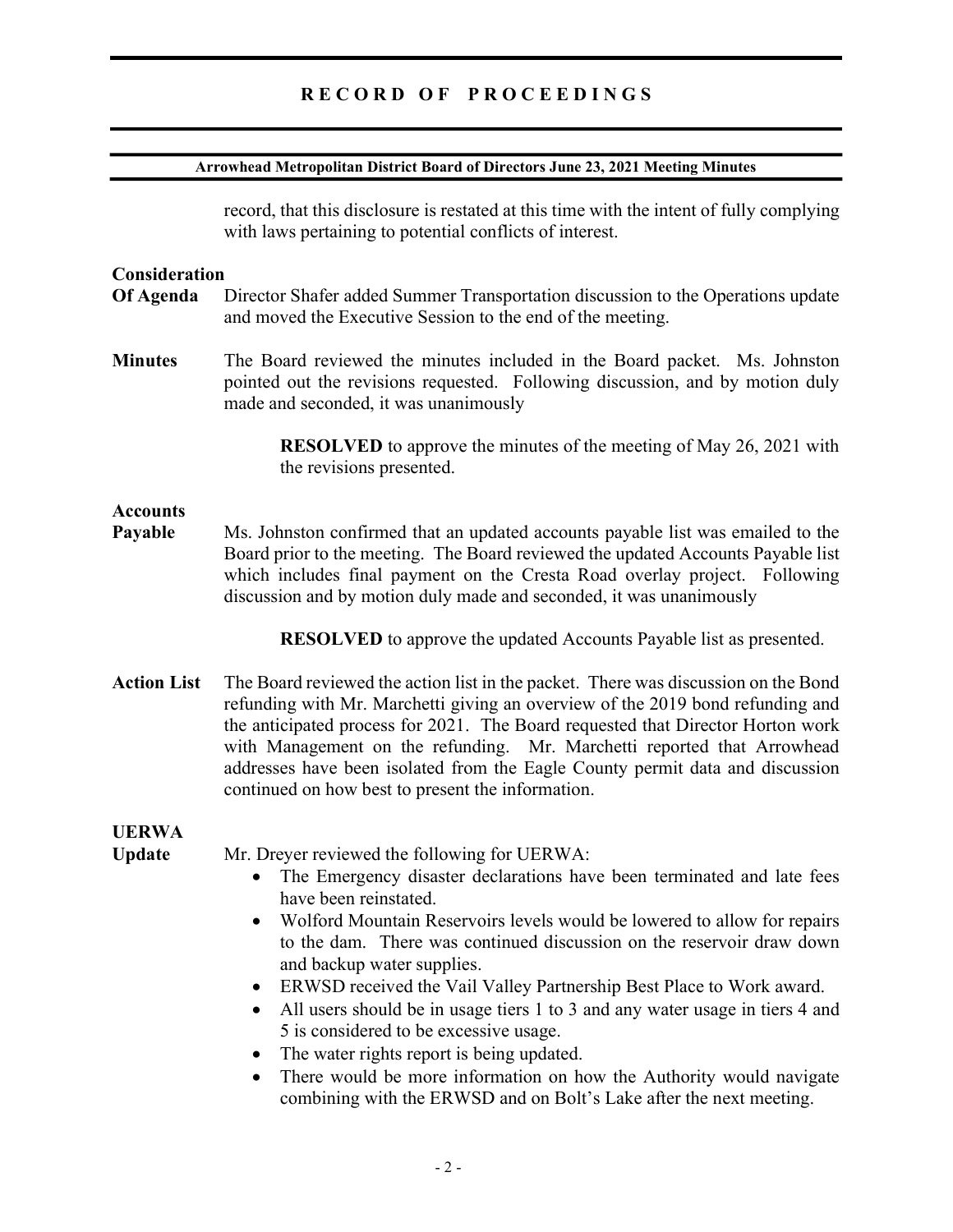#### Arrowhead Metropolitan District Board of Directors June 23, 2021 Meeting Minutes

AVA Update Ms. Loosbrock reviewed the following activity for Arrowhead at Vail Association:

- Summer events were starting with Thursday Afternoon Club tomorrow and an Ice Cream Social on Friday.
- The insurance was being reviewed to ensure adequate coverage.
- There is a new Board member.
- A memo regarding sustainable landscape provisions was emailed to the Board prior to the meeting. There was general discussion on how the new Design Review regulations were compiled.

#### Roundabout

Update Director Shafer reported that he and Director Riggio met with two members of the Edwards Metropolitan District to review collaboration and the EMD operating plan. The EMD was focused on the Hillcrest roundabout and how to address the Miller Ranch Road intersection. The Board offered to share the traffic studies and other information with EMD and preliminary talks indicated that EMD may be interested in looking at the Miller Ranch Rd and Arrowhead areas collectively since both have similar objectives including increased safety for non-vehicle traffic on Highway 6. Director Shafer attended the June EMD meeting to review the District's plans and suggest putting together a joint working group of which EMD was supportive. A joint working team meeting will be set up for after July  $4<sup>th</sup>$ holiday. The survey responses returned to date have been encouraging and there would be a good sample set to work with. Ms. Kerwin commented that in her opinion as an Edwards resident EMD needed to focus on west Edwards. Discussion continued on collaboration and sharing between the Districts and the challenges that Arrowhead residents and guests face at the Highway 6 intersections.

### **Operations**

Report Mr. Hensel reported:

- Road Capital The 10 year and expedited road overlay plans were emailed to the Board prior to the meeting. Mr. Hensel reviewed the differences between the plans noting that the expediated plan moved all projects up by 3 to 5 years resulting in no paving projects for three years between 2029 and 2031. General discussion continued on the different plans and which would be most beneficial for the District and community. Mr. Hensel relayed that Alpine Engineering suggested that the expedited plan would provide greater visual appeal with less crack fill but that the integrity of the roads would not be compromised with the original 10 year plan. The Board requested that Management prepare a forecast comparing the 10 year and the expediated plans for the August meeting.
- During the road review, four areas of concern were identified for repair for 2021 including a sink hole and curbs on Aspen Lane and Cesta Road. A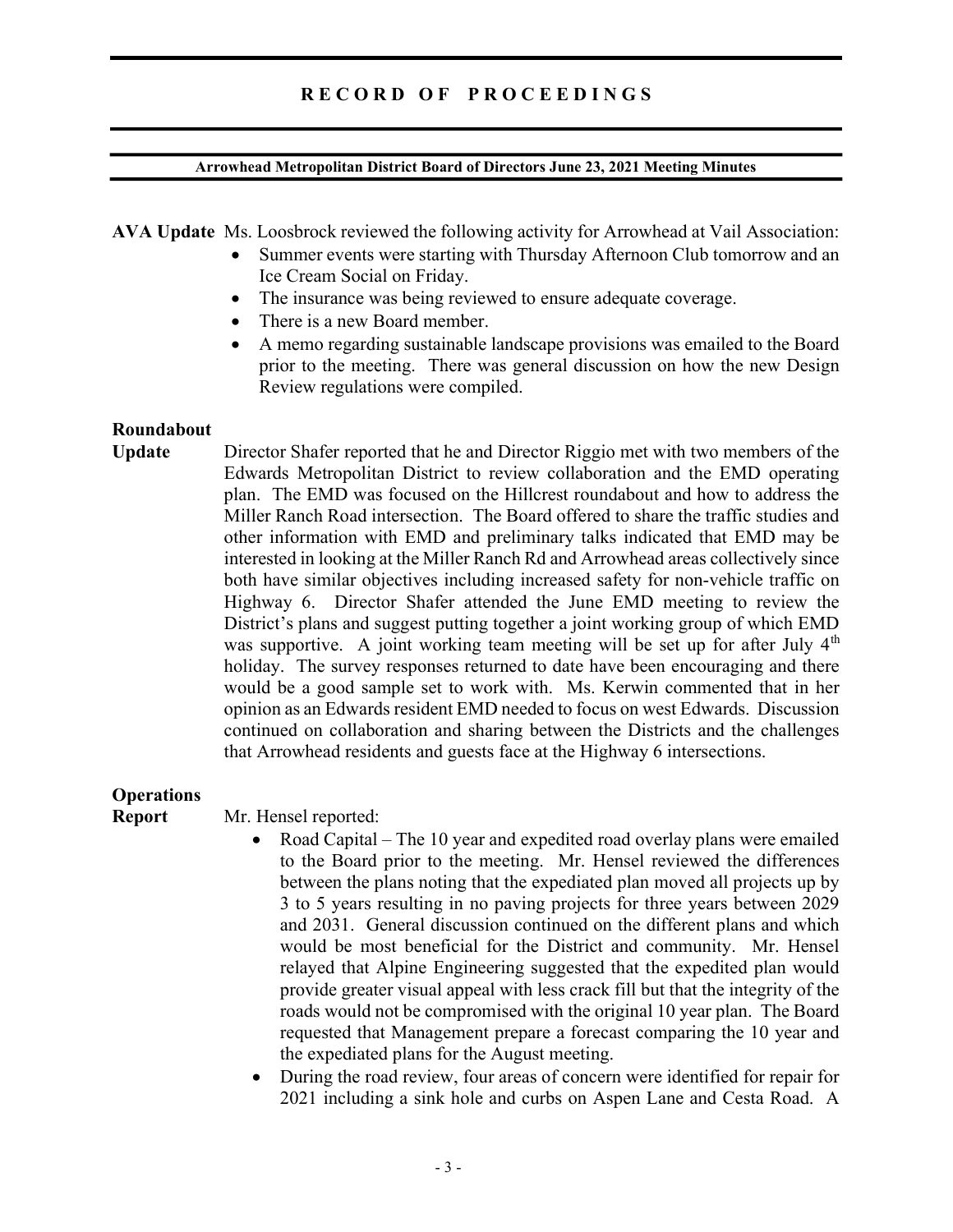#### Arrowhead Metropolitan District Board of Directors June 23, 2021 Meeting Minutes

copy of the report and an estimate were emailed to the Board prior to the meeting. The recommended contractor to complete the work is 360 Paving. Following discussion and upon motion duly made and seconded, it was unanimously

RESOLVED to approve repair of the four identified areas of concern using 360 Paving for a cost not to exceed \$25,000.

- Fire mitigation There has been discussion on installing a siren in Arrowhead similar to Bachelor Gulch. But one problem Bachelor Gulch has experienced with the siren is that the specific location of a fire could require different evacuation routes and it is impossible to communicate that through a siren. Evacuation routes and maps, especially for Cresta Road, are being worked on along with access to mountain gates. Discussion continued on the best option for notifying residents in case of an emergency. Current mitigation efforts include construction of a fire break line and modeling Beaver Creek's 100 ft non-vegetation area around tall timber areas. Further discussion was had on wildfire threats and response options available from Vail Resorts via snowmaking and collaboration with other communities such as Homestead.
- Summer Transportation Village Transportation cannot commit to any summer transportation for Arrowhead. Mr. Hensel is in talks with Mr. Paul Dansko with Arrowhead Village Property Rentals (AVPR) on possible ride share. The AVPR shuttle is a smaller capacity van which would limit the number of owners per trip and a sign up model is recommended. The District offered to cover the cost for the shuttle driver to obtain a CDL license in order to utilize an Arrowhead bus to increase capacity. AVPR has agreed to ride share for all Bravo events, the Vail July  $4<sup>th</sup>$  parade and Beaver Creek July 4<sup>th</sup> events at a cost of \$60 per hour. Other options were discussed including hiring Epic Mountain Express. Following discussion, the Board requested that Mr. Hensel move forward with scheduling the ride share with AVPR and offering to cover the cost of training for CDL licensing.
- Director Shafer summarized the letter received from Ms. Guerriero that Vail Resorts does not want to give up their rights to Cresta Road but is willing to work with the District on solutions. The Trailside HOA letter voicing safety concerns was also discussed. Discussion continued on McDowell Engineering's rules and recommendations for striping Cresta Road, the road width and Eagle County specifications for roads with shared vehicle and bike traffic.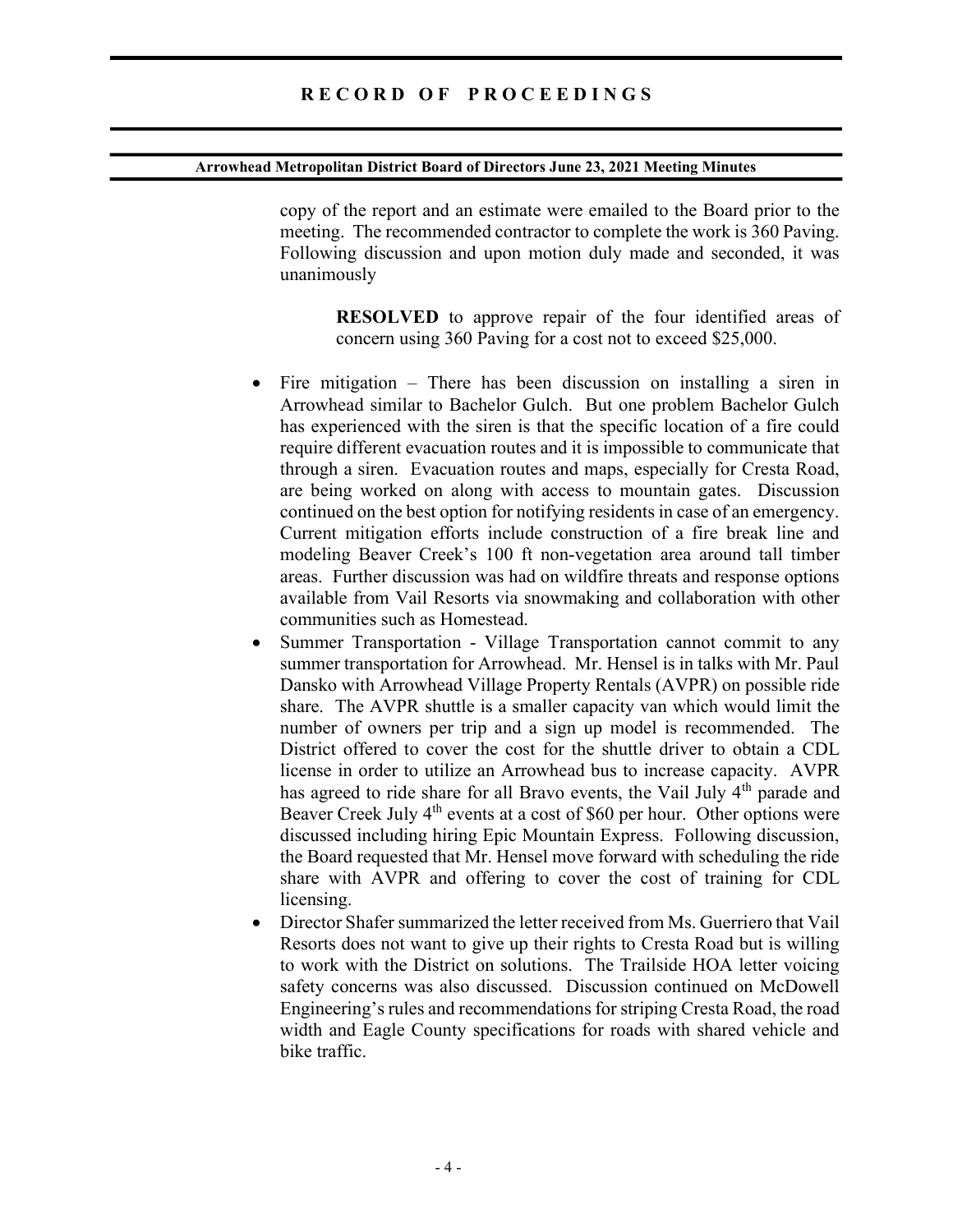# RECORD OF PROCEEDINGS

# Arrowhead Metropolitan District Board of Directors June 23, 2021 Meeting Minutes

| <b>Financial</b><br><b>Statements</b> | Mr. Marchetti reviewed the financial statements included in the packet. Sales tax<br>was still coming in over budget. Discussion continued on from where the sales tax<br>revenue was being generated, how to determine if sales tax revenue was coming<br>from inside or outside the gate, and if it could be more accurately determined.                                                                                                                                                                                                                                                                                                                                                                                                               |
|---------------------------------------|----------------------------------------------------------------------------------------------------------------------------------------------------------------------------------------------------------------------------------------------------------------------------------------------------------------------------------------------------------------------------------------------------------------------------------------------------------------------------------------------------------------------------------------------------------------------------------------------------------------------------------------------------------------------------------------------------------------------------------------------------------|
| <b>Future</b><br><b>Meetings</b>      | The Board confirmed the next meeting for July 28 starting at 3:00.                                                                                                                                                                                                                                                                                                                                                                                                                                                                                                                                                                                                                                                                                       |
| <b>Executive</b><br><b>Session</b>    | By motion duly made and seconded it was unanimously                                                                                                                                                                                                                                                                                                                                                                                                                                                                                                                                                                                                                                                                                                      |
|                                       | <b>RESOLVED</b> to enter into Executive Session pursuant to C.R.S. §24-6-<br>$402(4)(b)$ , for the purpose of receiving legal advice related to Cresta Road<br>safety at 5:23 pm.                                                                                                                                                                                                                                                                                                                                                                                                                                                                                                                                                                        |
|                                       | Furthermore, pursuant to Section $24-6-402(2(d.5)(II)(B), C.R.S.,$ no record or<br>electronic recording will be kept of those portions of the executive session that, in<br>the opinion of the Board's attorney, constitute privileged attorney-client<br>communication pursuant to Section $24-6-401(4)(b)$ , C.R.S. The signed Attorney<br>Statement from James Collins follows and is made a part of these minutes.                                                                                                                                                                                                                                                                                                                                   |
|                                       | The board adjourned from executive session at 5:51 p.m.                                                                                                                                                                                                                                                                                                                                                                                                                                                                                                                                                                                                                                                                                                  |
| <b>Cresta Road</b><br><b>Safety</b>   | Following executive session, the Board discussed the striping, markings, and<br>signage for Cresta Road, pedestrian access, if residents could have special<br>privileges for biking on the road, and using speed bumps to reduce speeds. It was<br>determined that no further response to Vail Resorts was necessary. Steps for<br>moving forward include:<br>1. obtaining engineers' and traffic safety expert's letters documenting that<br>Cresta Road was not designed to County standards for shared bicycle<br>and vehicle traffic<br>2. communication to the community and bike groups that Cresta Road was<br>for automobile and pedestrian traffic only.<br>Following discussion and upon motion duly made and seconded, it was<br>unanimously |
|                                       | <b>RESOLVED</b> to<br>1) stripe and mark the roads for automobile and pedestrian traffic<br>only,                                                                                                                                                                                                                                                                                                                                                                                                                                                                                                                                                                                                                                                        |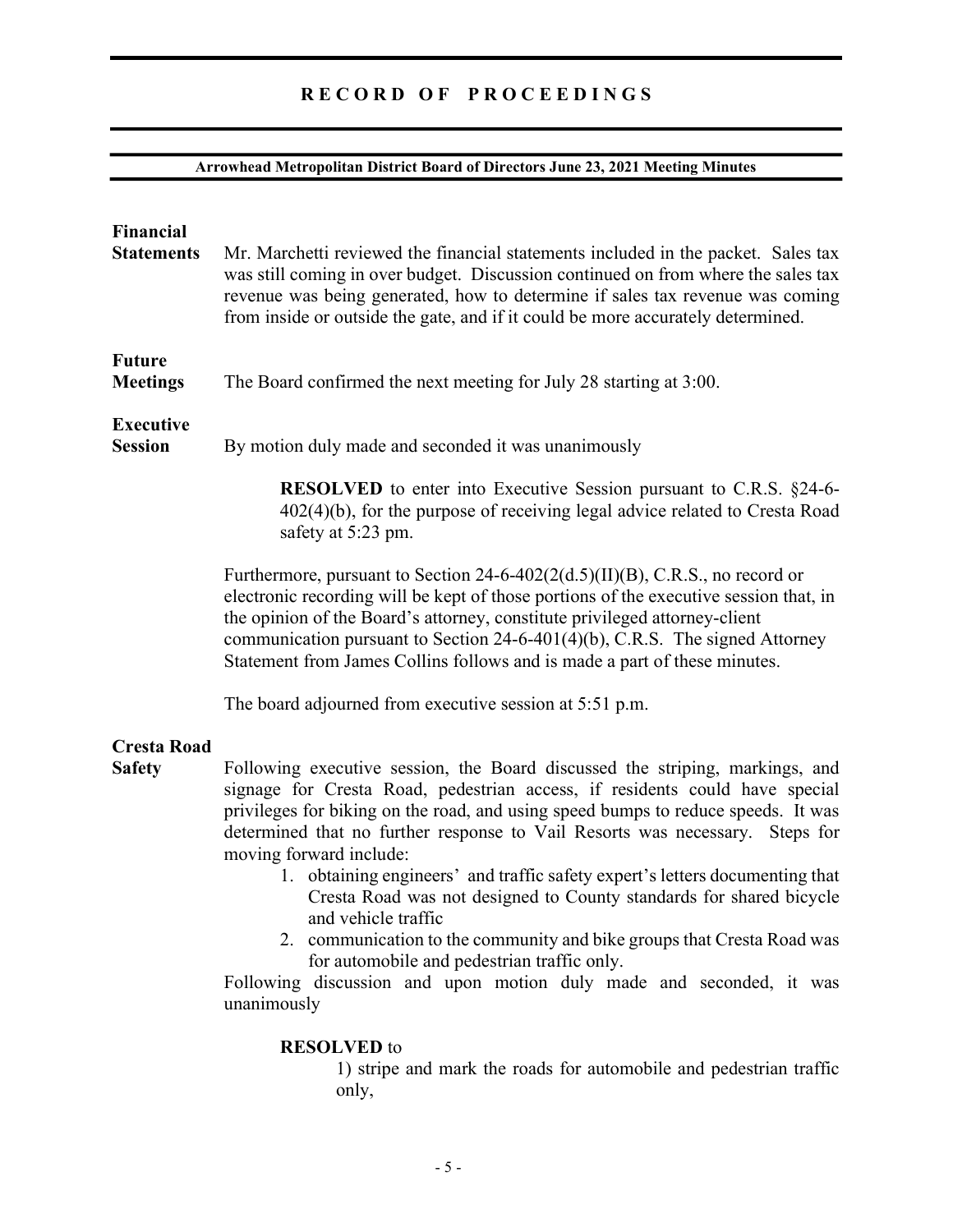## RECORD OF PROCEEDINGS

### Arrowhead Metropolitan District Board of Directors June 23, 2021 Meeting Minutes

2) purchase and install signage alerting bicycles of the extreme danger of riding on Cresta Road, and

3) purchase and install removable speed bumps as soon as possible.

Adjournment There being no further business to come before the Board, by motion duly made and seconded, it was unanimously

> RESOLVED to adjourn the meeting of the Arrowhead Metropolitan District Board of Directors this 23rd day of June 2021.

> > Respectfully submitted,

Barqohse

Beth Johnston Secretary for the Meeting